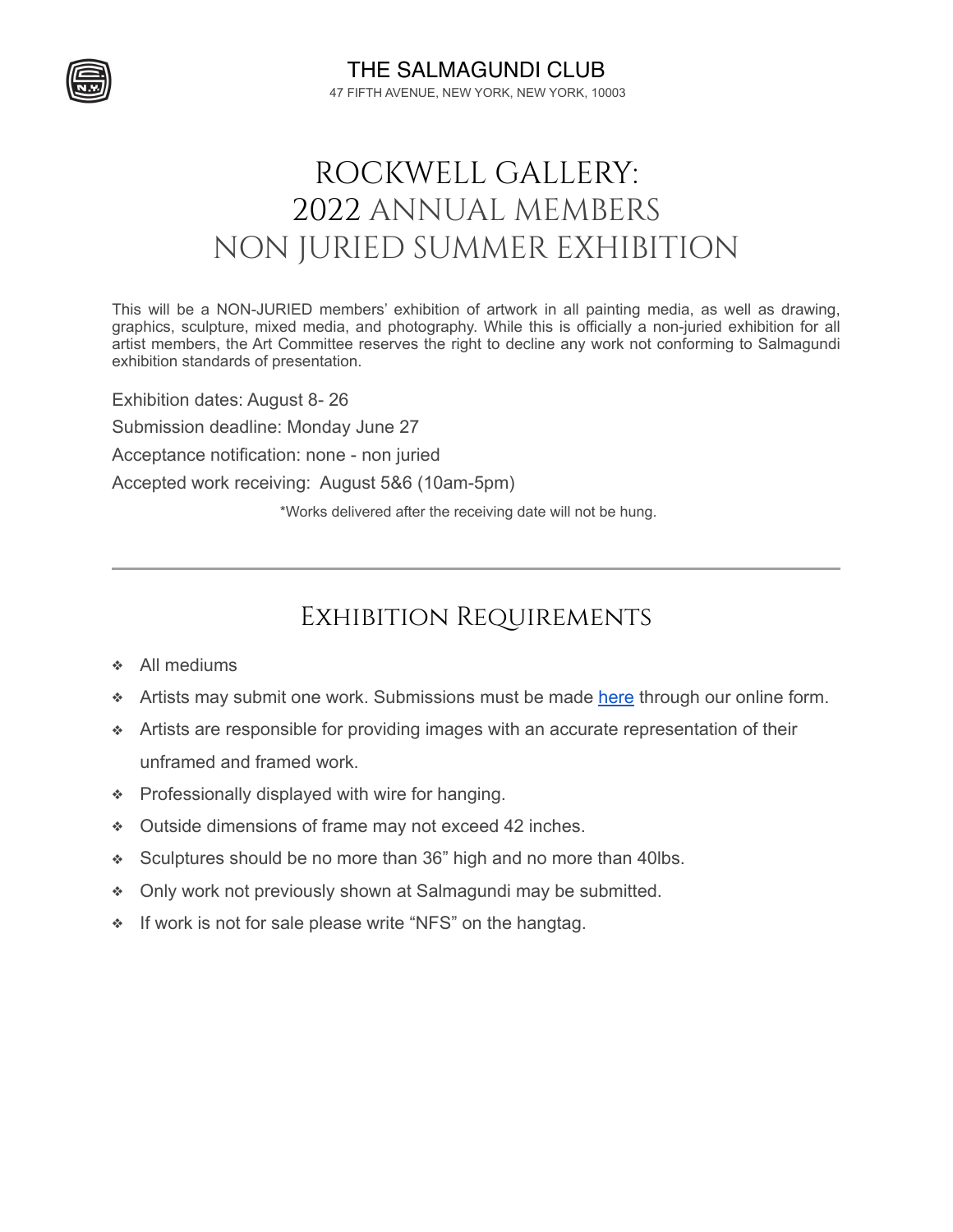## THE SALMAGUNDI CLUB

47 FIFTH AVENUE, NEW YORK, NEW YORK, 10003

Submissions not adhering to the Exhibition Requirements will be omitted. The decision of the Art Committee is Final. The club will receive a customary 30% of all sales. 70% to the artist. Works must be removed immediately after the exhibition. A return shipping label must be provided by the artist, if the work is to be shipped back after the exhibition.

After acceptance, works being shipped must be sent in Air Float boxes with the name of the exhibition on the outside of the package. Artists who do not utilize Air Float boxes will incur a \$35 unpacking/packing charge.

Liability: The Salmagundi Club is not responsible for loss, fire, burglary, or any other damage to artwork submitted. Submitting or sending a work of art implies an agreement on the part of the artist with the conditions set forth above. Images of accepted artwork may be used by the Club for publicity, advertising, or other purposes.

Art Committee- Chairman: Jessica Artman, Anthony Almeida, Janet Cook, Kate Faust, Lou Lalli, Patrick Okrasinski, Joan Marie Palmer, Roger Rossi, Georgette Sinclair, Shawn Sullivan. Alternates- Nicole Alger, Joe Goldman, Laurene Krasny Brown, Mackenzie Swenson, Alycia Thompson

## AWARDS

\_\_\_\_\_\_\_\_\_\_\_\_\_\_\_\_\_\_\_\_\_\_\_\_\_\_\_\_\_\_\_\_\_\_\_\_\_\_\_\_\_\_\_\_\_\_\_\_\_\_\_\_\_\_\_\_\_\_\_\_\_\_\_\_\_\_\_\_\_\_\_\_\_\_\_\_\_\_\_\_\_\_\_\_\_\_\_\_\_\_\_\_\_

Mary McCord Award, \$500

- 2. Henry Nordhausen Memorial Award, \$400
- 3. Margery Soroka Memorial Award for W/C, \$300
- 4. Margery Soroka Memorial Award (Any Medium), \$300
- 5. Mary Fitch Memorial Award, \$200
- 6. D. Wu & Elsie Ject-Key Memorial Award for a W/C or Oil, \$150
- 7. Jane Justin Impastato Award, \$100
- 8. Philip Isenberg Memorial Award, \$50

Patricia Watwood, Chairman, Jury of Awards

Contact: Jessica Artman, Chairman, Art Committee Salmagundi Club, 47 Fifth Avenue New York, NY 10003 (212) 255-7740